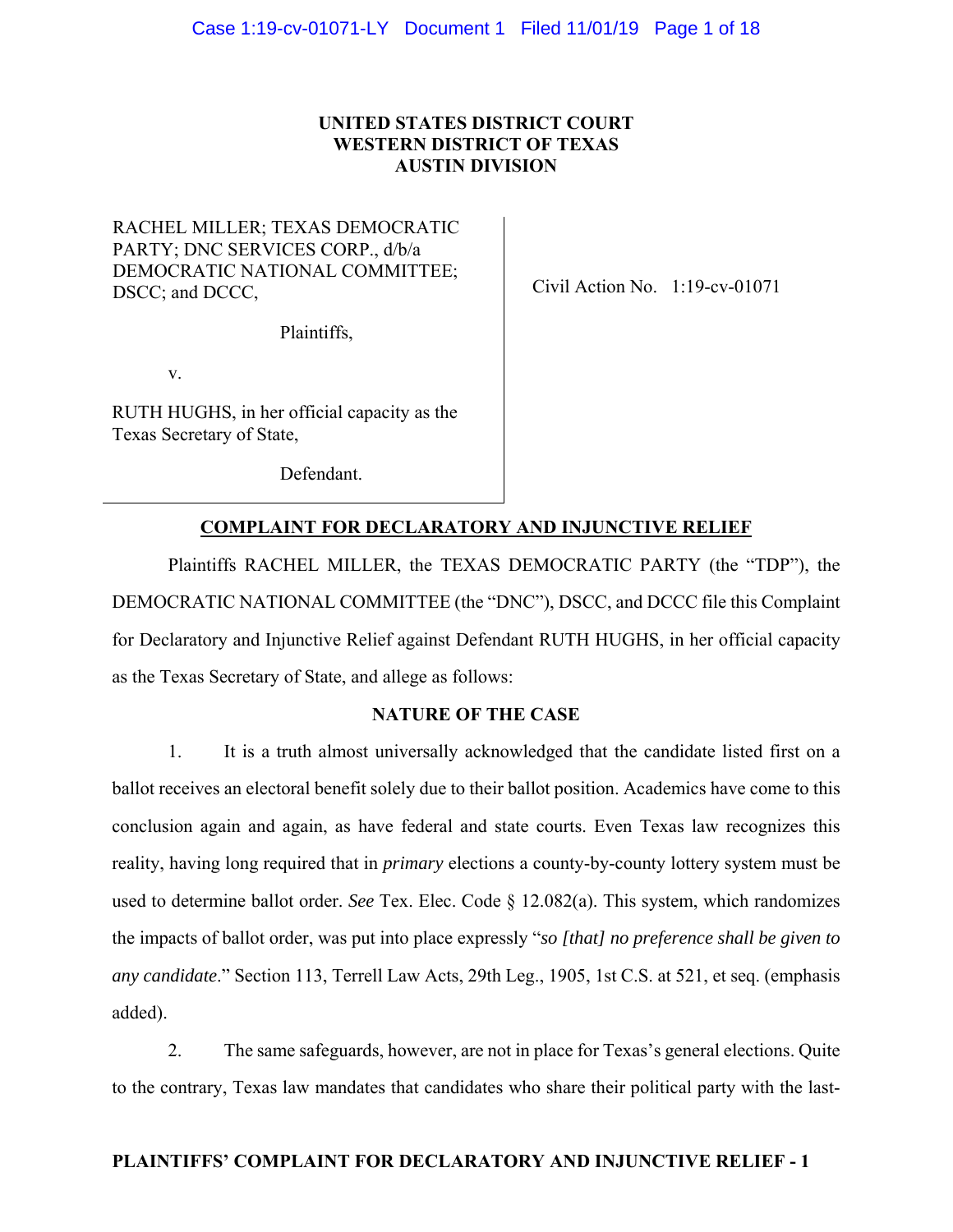## Case 1:19-cv-01071-LY Document 1 Filed 11/01/19 Page 2 of 18

elected Governor *must* be listed first in every single partisan race on the general election ballot. *See* Tex. Elec. Code § 52.091(b) (the "Ballot Order Statute"). As a result, candidates of the lastelected Governor's party—and only that party—receive a state-mandated advantage in every partisan election across the state, up and down the ballot, be it in races for national, statewide, or local offices, undermining the integrity of Texas's general elections.

3. The well-established advantage that inures to a first-listed candidate is the result of a well-studied and proven phenomenon known as "position bias."<sup>1</sup> Because a Republican has held the position of Governor in Texas since 1995, the Ballot Order Statute has mandated a systemic advantage to all Republican candidates in contested general elections for the last 24 years. Absent an order from this Court prohibiting its future enforcement, that advantage will continue into the next election cycle in 2020, and through at least 2022, when Texas is next set to elect a Governor.

4. Plaintiffs in this case include Ms. Miller, an individual Texas voter who has supported and plans to continue to support Democrats for public office in Texas in 2020 and beyond; the TDP, which supports the election of Democrats up and down the ticket in Texas; the DNC, the official national party committee for the Democratic Party, which supports the election of Democrats up and down the ticket across the country; the DSCC, a political committee the central mission of which is to support Democratic candidates for the U.S. Senate, including the seat currently held by Republican Senator John Cornyn, up for election in 2020; and the DCCC, a political committee the central mission of which is to support Democratic candidates for the U.S. House of Representatives, including for Texas's 36 congressional districts, each of which will be on the ballot in  $2020.<sup>2</sup>$ 

5. Each of these Plaintiffs has been and will continue to be severely injured as a direct result of the systemic advantage that the Ballot Order Statute confers on all candidates of the Republican Party in election after election, up and down the ticket. At its most basic, the Ballot

<sup>&</sup>lt;sup>1</sup> Other terms for this phenomenon include the "primacy effect," or, in elections specifically, "ballot order effect" and "candidate name order effect."

 $2$  This Complaint refers to the TDP, DNC, DSCC, and DCCC collectively as the "Committee" Plaintiffs."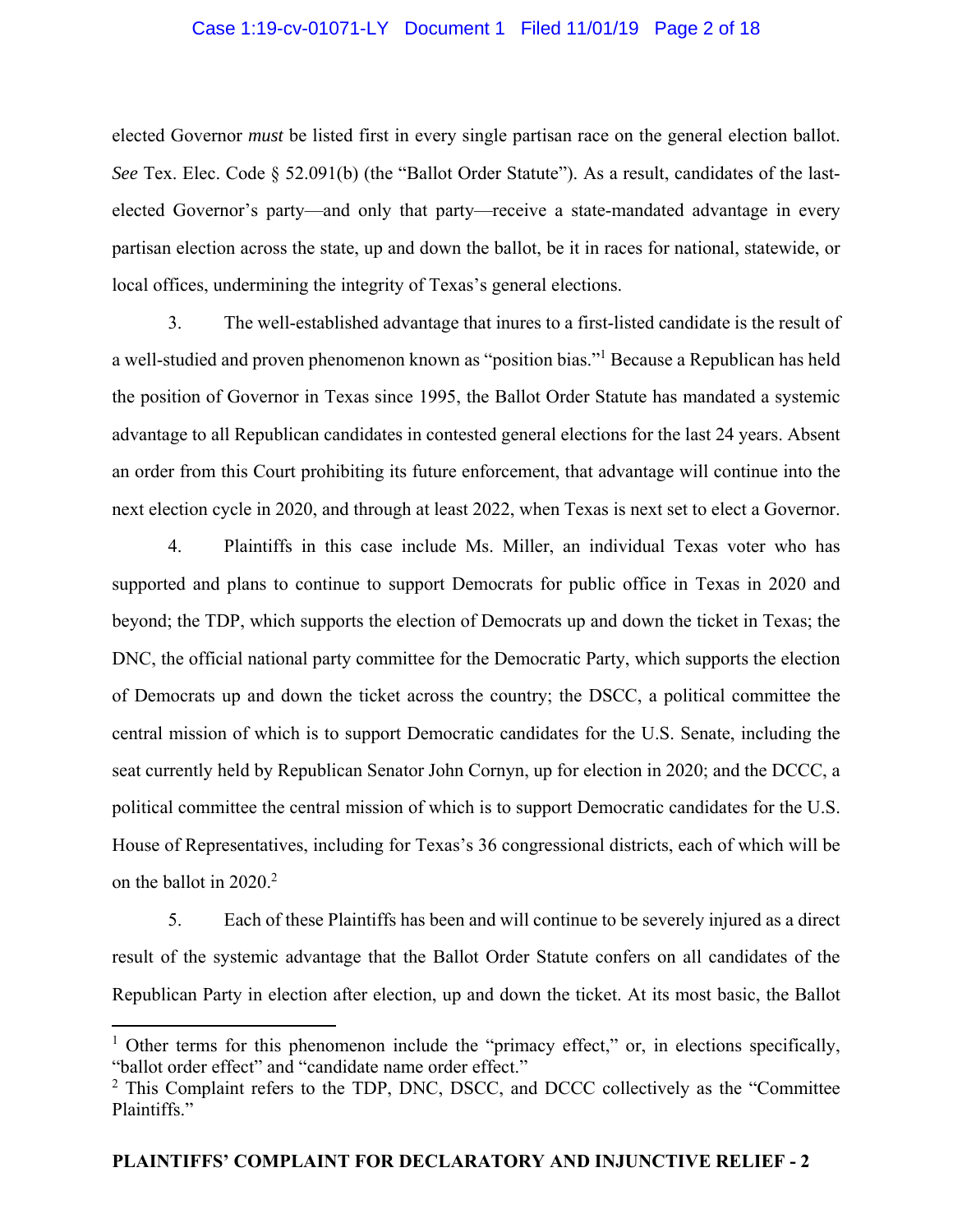## Case 1:19-cv-01071-LY Document 1 Filed 11/01/19 Page 3 of 18

Order Statute injures the Committee Plaintiffs and its candidates, as well as Ms. Miller and the other voters who support them, by treating them differently from the similarly situated Republican Party, solely because a Republican candidate won the last election for Governor—an election entirely unrelated to all of the other elections in which the Ballot Order Statute arbitrarily bestows upon all Republican candidates an advantage over their similarly situated Democratic opponents.

6. The Ballot Order Statute also dilutes the vote of Texans, including Ms. Miller and the voting members and constituents of the Committee Plaintiffs, who consistently support Democratic candidates in Texas elections. The resulting disparate treatment and burden on Plaintiffs' (and in the case of the Committee Plaintiffs, their members' and constituents') right to vote are not justified by any legitimate, much less compelling, state interest.

7. In the only case in which the U.S. Supreme Court has considered a challenge to a practice that similarly gave certain types of candidates the advantage of being listed first, the Court summarily affirmed a preliminary injunction that required the use of a system that gave candidates an equal opportunity to be listed first. *See Mann v. Powell*, 333 F. Supp. 1261 (N.D. Ill. 1969), *aff'd*, 398 U.S. 955 (1970). Multiple courts that have considered analogous challenges have similarly found they cannot survive constitutional scrutiny. *See, e.g.*, *McLain v. Meier*, 637 F.2d 1159, 1166 (8th Cir. 1980); *Sangmeister v. Woodard*, 565 F.2d 460, 468 (7th Cir. 1977); *Graves v. McElderry*, 946 F. Supp. 1569, 1580 (W.D. Okla. 1996); *Netsch v. Lewis*, 344 F. Supp. 1280, 1280 (N.D. Ill. 1972); *Gould v. Grubb*, 14 Cal. 3d 661, 664 (1975); *Matter of Holtzman v. Power*, 62 Misc.2d 1020, 1025 (N.Y. Sup. Ct. 1970), *aff'd*, 311 N.Y.S.2d 824 (1970). This Court should reach the same conclusion and hold Texas's Ballot Order Statute unconstitutional.

#### **JURISDICTION AND VENUE**

8. Plaintiffs bring this action under 42 U.S.C. §§ 1983 and 1988 to redress the deprivation, under color of state law, of rights secured by the United States Constitution.

9. This Court has original jurisdiction over the subject matter of this action pursuant to 28 U.S.C. §§ 1331 and 1343, because the matters in controversy arise under the Constitution and laws of the United States.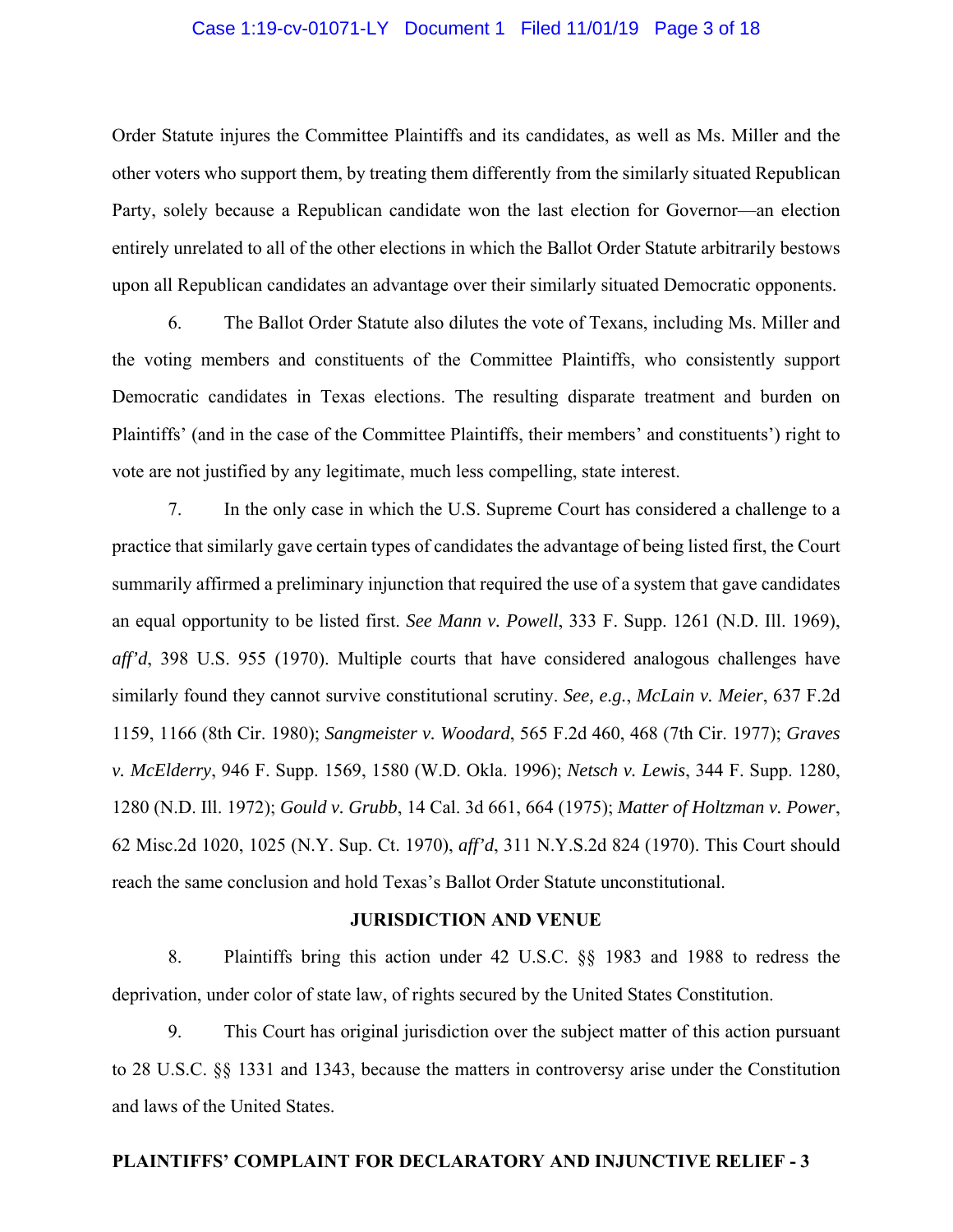### Case 1:19-cv-01071-LY Document 1 Filed 11/01/19 Page 4 of 18

10. This Court has personal jurisdiction over the Defendant, the Secretary of State, who is sued in her official capacity only.

11. Venue is proper in the Austin Division of the U.S. District Court in the Western District of Texas pursuant to 28 U.S.C. § 1391(b)(2) because, *inter alia*, a substantial part of the events that gave rise to Plaintiffs' claims occurred there.

12. This Court has the authority to enter a declaratory judgment pursuant to 28 U.S.C. §§ 2201 and 2202.

#### **PARTIES**

13. Plaintiff RACHEL MILLER is a resident of and registered voter in the State of Texas. She has been a resident of and registered voter in Fort Worth since 2013. Ms. Miller regularly votes in Texas elections and has voted consistently for Democratic Party candidates. Ms. Miller intends to vote for Democratic Party candidates in the upcoming 2020 general election. If the Court does not enjoin the Ballot Order Statute prior to the upcoming November 2020 election, Republican Party candidates will be listed in the first position on the ballot in all partisan races in which Ms. Miller will be voting, and they will receive an artificial and unfair advantage purely as a result of the Ballot Order Statute. As a result, Ms. Miller will suffer serious, irreparable injury as a result of the Ballot Order Statute, both due to the dilution of her vote and the burden on her efforts to help elect Democratic Party candidates. Her vote for Democratic Party candidates in the 2020 election will be diluted relative to the votes for Republican Party candidates, because its weight and impact will be decreased—and the weight and impact of votes cast for Republican candidates increased—by the votes accruing to Republican Party candidates solely due to their first position on the ballot. Ms. Miller has also been actively engaged in efforts to help elect Democratic Party candidates in Texas as a campaign manager, precinct chair for the county party, and board member of the Tarrant County Democratic Women's Club—efforts which the Ballot Order Statute makes significantly more difficult. Ms. Miller plans to continue to be an active Democratic supporter in regard to the upcoming 2020 general election. The Ballot Order Statute, if it is not enjoined, will burden Ms. Miller's ability to engage in effective efforts to elect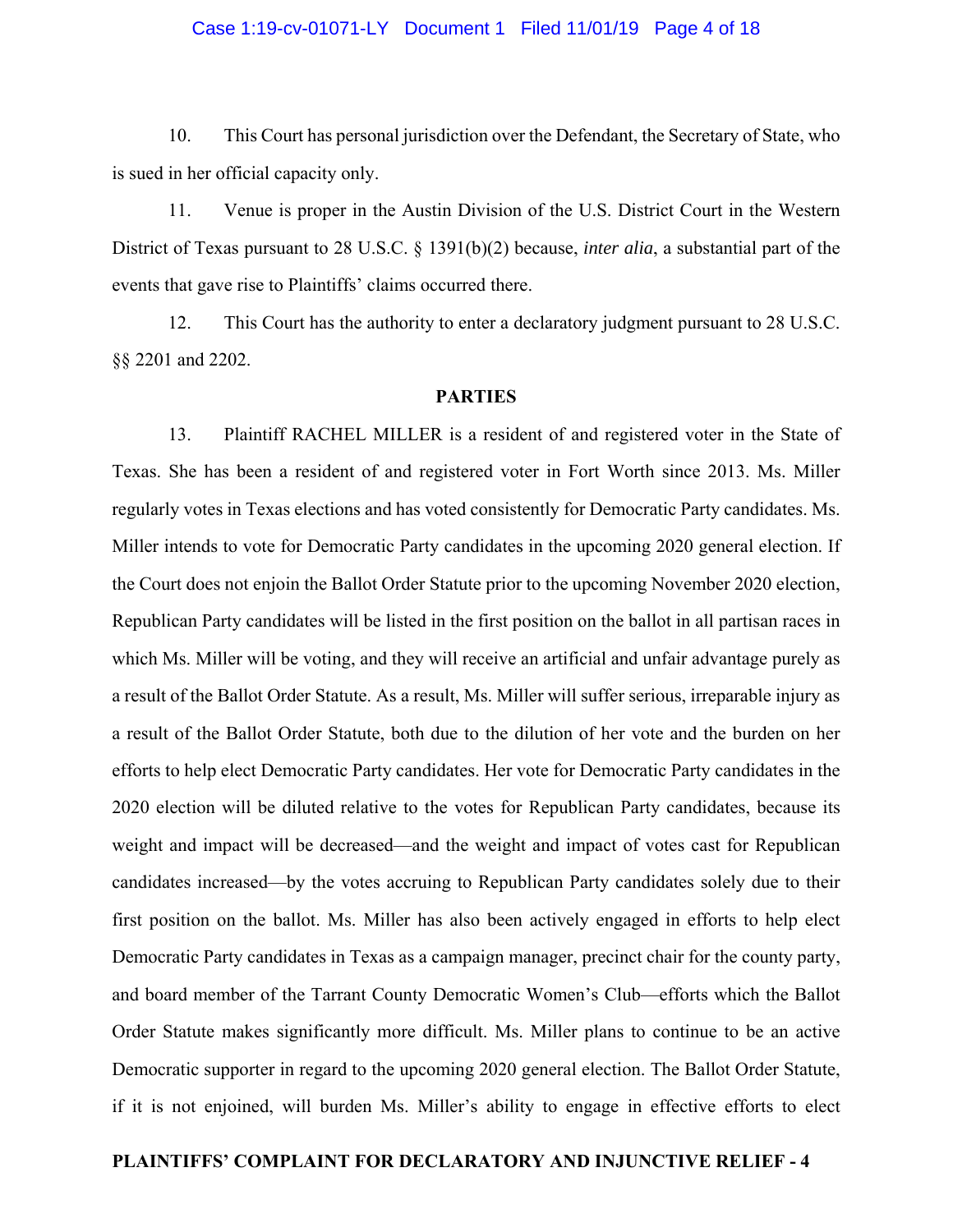## Case 1:19-cv-01071-LY Document 1 Filed 11/01/19 Page 5 of 18

Democratic Party candidates by requiring substantially more time and resources to achieve her mission.

14. Plaintiff TDP is the State committee of the Democratic Party as defined by 52 U.S.C. § 30101(15). Its mission is to elect local, state, and national candidates of the Democratic Party to public office in Texas. The TDP works to accomplish that mission by, among other things, working closely with Democratic candidates and assisting county parties by making expenditures on candidates' behalves, providing Get Out the Vote ("GOTV") assistance, and actively supporting the development of programs benefiting Democratic Party candidates. The TDP has previously engaged in, and plans to continue to engage in, expenditures on behalf of Democratic Party candidates, GOTV assistance, and the development of programs to elect Democratic Party candidates in Texas. The TDP has members and constituents across Texas, including Democratic Party candidates, elected officials, and voters. The Ballot Order Statute directly harms the TDP by frustrating its mission and efforts to elect Democratic Party candidates in Texas by giving an unfair, arbitrary, and artificial electoral advantage to Republican Party candidates. The TDP has had to and will have to expend and divert funds that otherwise would have supported GOTV and other mission-critical efforts to combat the effects of the Ballot Order Statute to assist in getting Democratic candidates elected in Texas, including specifically in anticipation of the 2020 general election. The Ballot Order Statute further harms the TDP because it treats the TDP's candidate members differently than similarly situated Republican Party candidates in partisan elections by mandating that all Republican candidates must be listed first on the ballot in every election for no other reason than because a Republican won the last gubernatorial election. The TDP's voter members and its constituency of Democratic voters also have suffered and will continue to suffer serious, irreparable injury as a result of the Ballot Order Statute, because their votes for Democratic Party candidates have been and will continue to be diluted by operation of the Ballot Order Statute.

15. Plaintiff the DNC is the national committee of the Democratic Party as defined by 52 U.S.C. § 30101(14). Its mission is to elect local, state, and national candidates of the Democratic Party to public office throughout the United States, including in Texas. The DNC works to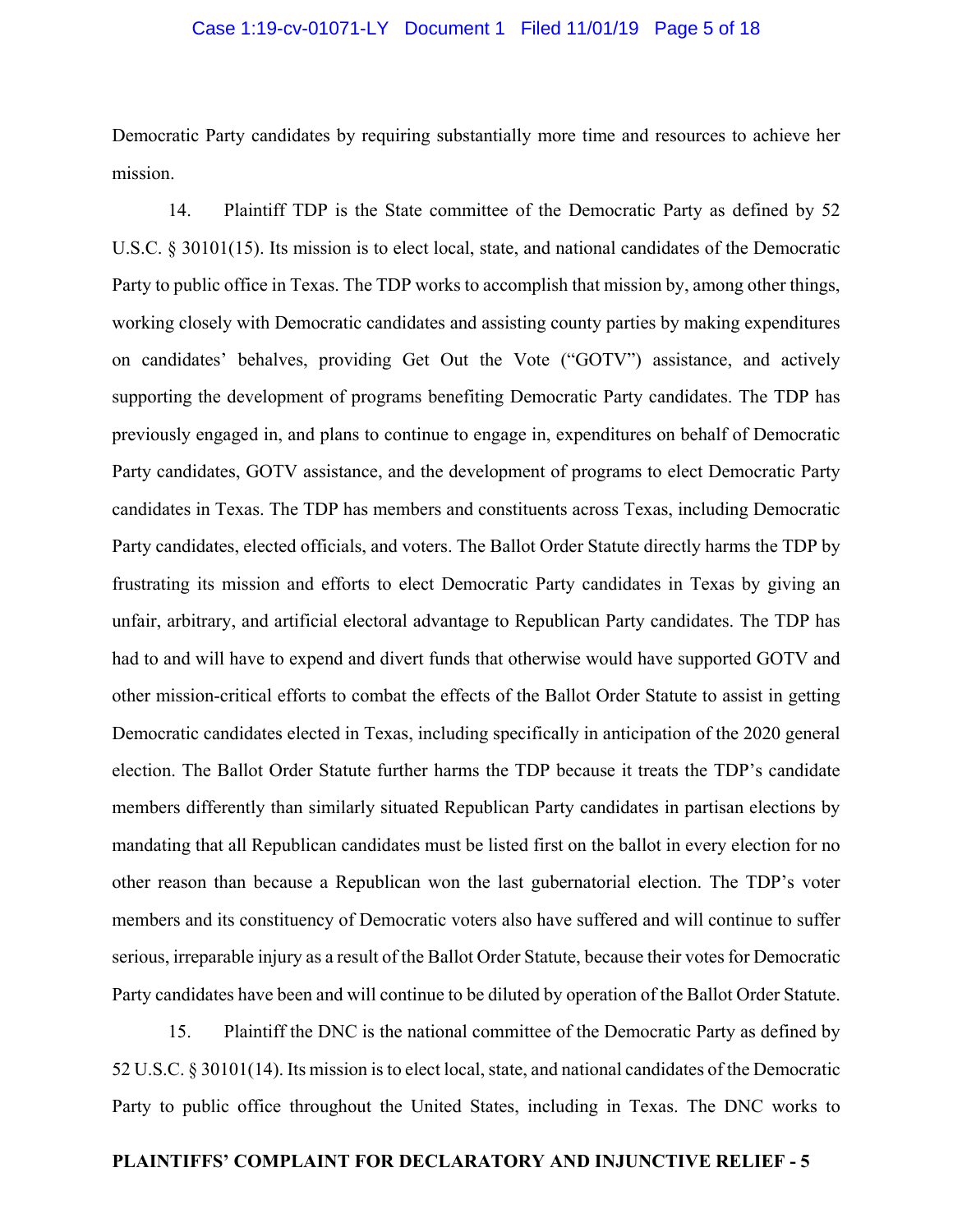## Case 1:19-cv-01071-LY Document 1 Filed 11/01/19 Page 6 of 18

accomplish that mission by, among other things, working closely with Democratic candidates and assisting state parties by making expenditures on candidates' behalves, providing GOTV assistance, and actively supporting the development of programs benefiting Democratic Party candidates. The DNC has previously engaged in, and plans to continue to engage in, expenditures on behalf of Democratic Party candidates, GOTV assistance, and the development of programs to elect Democratic Party candidates in Texas. The DNC has members and constituents across the United States, including in Texas, where the DNC's members and constituents include Democratic Party candidates, elected officials, and voters. The Ballot Order Statute directly harms the DNC by frustrating its mission and efforts to elect Democratic Party candidates in Texas by giving an unfair, arbitrary, and artificial electoral advantage to Republican Party candidates. The DNC has had to and will have to expend and divert funds that otherwise would have supported GOTV and other mission-critical efforts in order to combat the effects of the Ballot Order Statute to assist in getting Democratic candidates elected in Texas, including specifically in anticipation of the 2020 general election. The Ballot Order Statute further harms the DNC because it treats the DNC's candidate members in Texas differently than similarly situated Republican Party candidates in partisan elections by mandating that all Republican candidates must be listed first on the ballot in every election for no other reason than because a Republican won the last gubernatorial election. The DNC's voter members and its constituency of Democratic voters also have suffered and will continue to suffer serious, irreparable injury as a result of the Ballot Order Statute, because their votes for Democratic Party candidates have been and will continue to be diluted by operation of the Ballot Order Statute.

16. Plaintiff DSCC is the national senatorial committee of the Democratic Party as defined by 52 U.S.C. § 30101(14). Its mission is to elect candidates of the Democratic Party to the U.S. Senate, including in and from Texas. The DSCC works to accomplish its mission by, among other things, making expenditures for and contributions to Democratic candidates for U.S. Senate and assisting state parties throughout the country, including in Texas. In 2018, the DSCC made contributions and expenditures in the tens of millions of dollars to persuade and mobilize voters to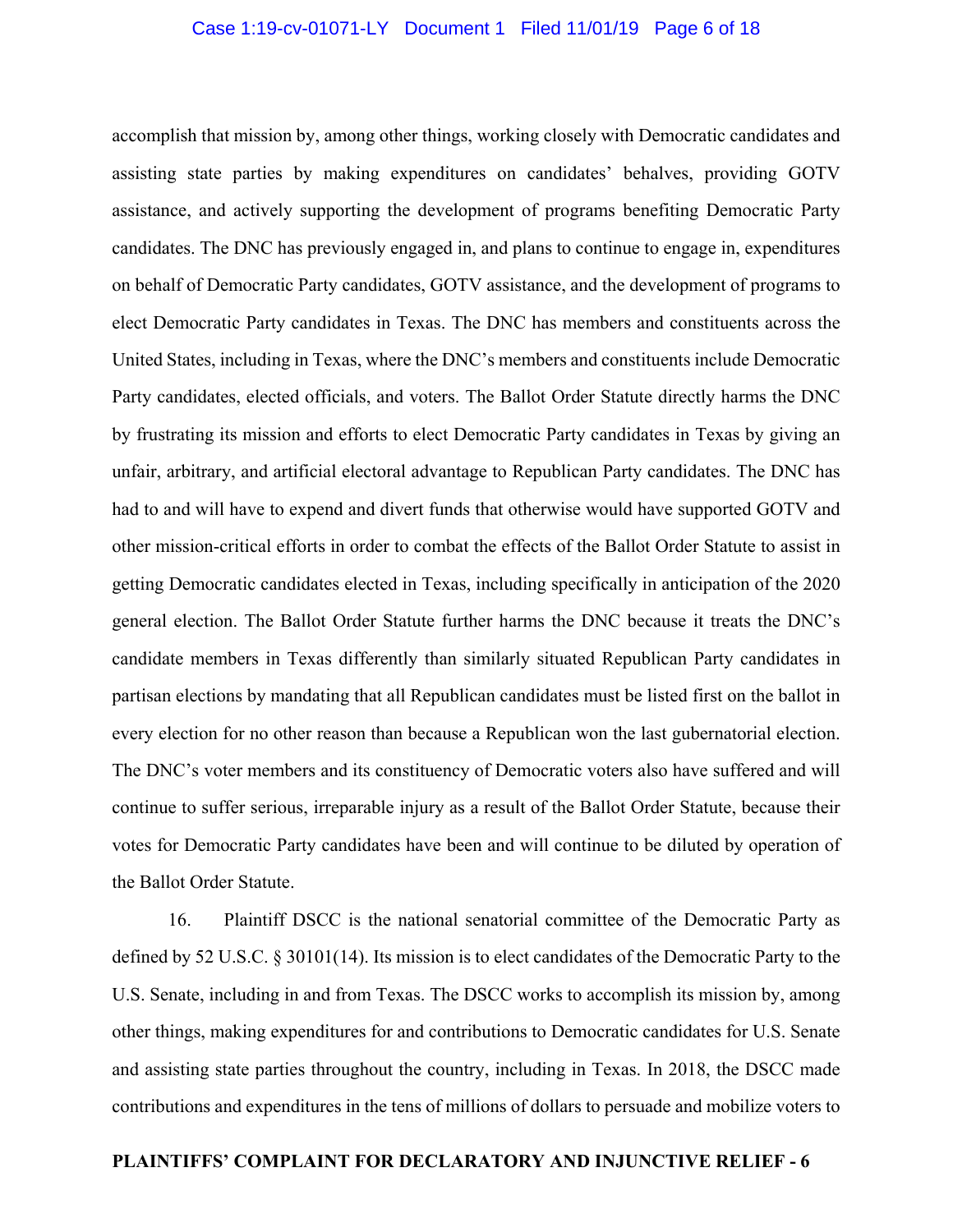## Case 1:19-cv-01071-LY Document 1 Filed 11/01/19 Page 7 of 18

support Democratic Senate candidates. In 2020, there will be a Senate election in Texas, and the DSCC will work to elect the Democratic candidate. As a result, the DSCC again intends to make substantial contributions and expenditures to support the Democratic candidate for U.S. Senate in Texas in 2020. The Ballot Order Statute directly harms the DSCC by frustrating its mission by giving an unfair, arbitrary, and artificial electoral advantage to the Republican Party candidates in all partisan elections, including elections for U.S. Senate. Most immediately, the DSCC will have to expend and divert additional funds and resources on GOTV, voter persuasion efforts, and other activities in Texas, at the expense of its efforts in other states, to combat the effects of the Ballot Order Statute in the 2020 general election for U.S. Senate in Texas.

17. Plaintiff DCCC is the national congressional committee of the Democratic Party as defined by 52 U.S.C. § 30101(14). The DCCC's mission is electing Democratic candidates to the U.S. House of Representatives from across the United States, including from Texas's 36 congressional districts. The DCCC works to accomplish its mission by, among other things, making expenditures for, and contributions to, Democratic candidates for U.S. Congress and assisting state parties throughout the country, including in Texas. In 2018, the DCCC made contributions and expenditures in the millions of dollars to persuade and mobilize voters to support Democratic congressional candidates—including several million dollars in Texas alone. For 2020, the DCCC has identified a number of congressional districts in Texas as targeted races, in which it will expend significant resources to support Democratic candidates. Overall, in 2020, the DCCC expects to make contributions and expenditures in the tens of millions of dollars to persuade and mobilize voters to support Democratic candidates in congressional elections around the country, including in Texas. The Ballot Order Statute directly harms the DCCC by frustrating its mission and efforts to elect Democratic Party candidates to the U.S. Congress in Texas by giving an unfair, arbitrary, and artificial electoral advantage to the Republican Party candidates. Most immediately, the DCCC will have to expend and divert additional funds and resources on GOTV, voter persuasion efforts, and other activities in Texas, at the expense of its efforts in other states, in order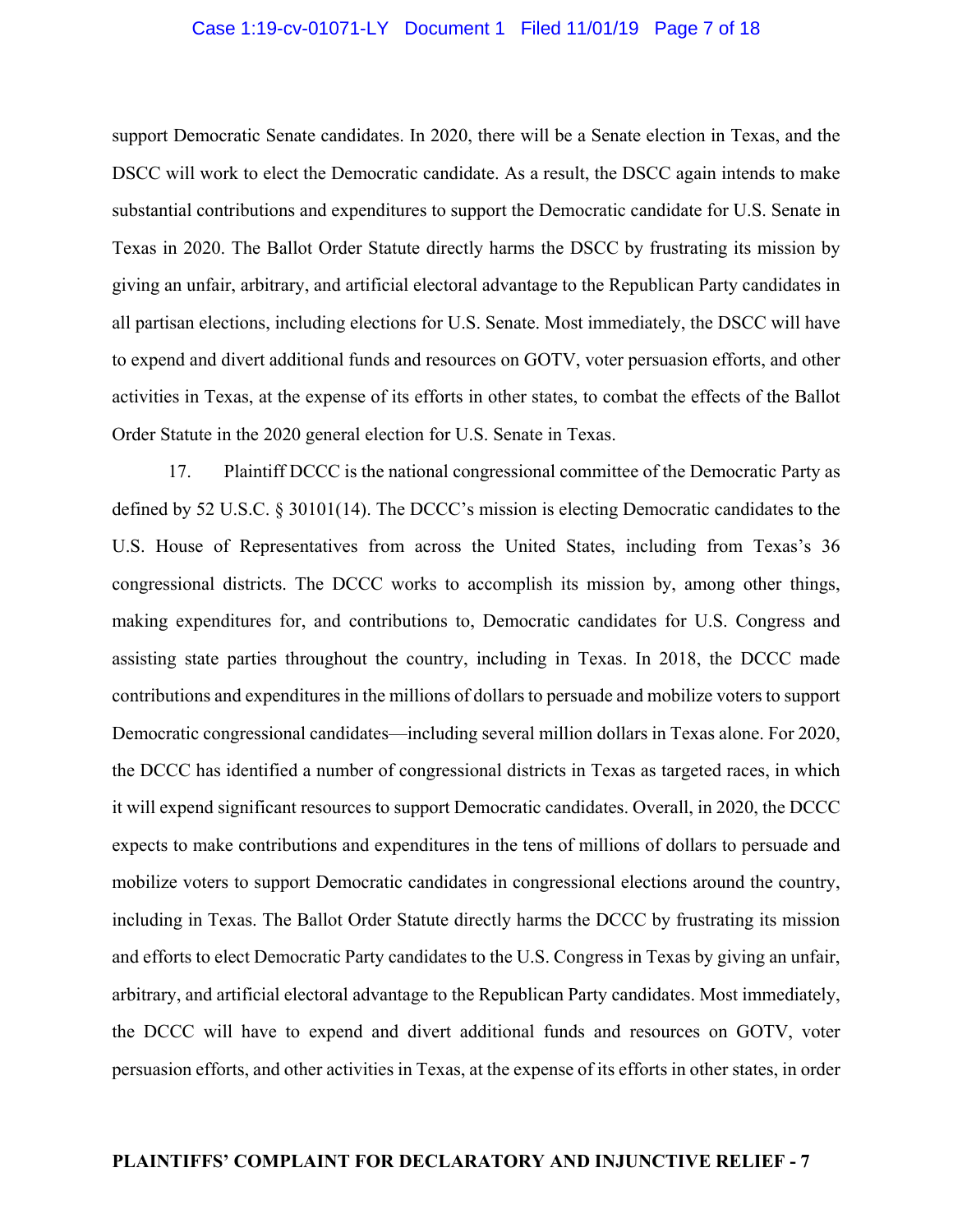## Case 1:19-cv-01071-LY Document 1 Filed 11/01/19 Page 8 of 18

to combat the effects of the Ballot Order Statute in getting Democratic candidates elected in Texas in the 2020 general election.

18. Defendant Ruth Hughs is the Secretary of State of Texas and is named as a Defendant in her official capacity. She is the State's chief elections officer and, as such, is responsible for the administration and implementation of election laws in Texas, including the Ballot Order Statute. *See* Tex. Elec. Code § 31.001(a). Among many other duties, the Secretary is specifically responsible for prescribing "the form of the ballot." Tex. Elec. Code § 105.002(c). The Secretary acted under color of state law at all times relevant to this action.

### **STATEMENT OF FACTS AND LAW**

19. It is well-established that the candidate whose name is listed first on the ballot receives the advantage of additional votes solely due to her position on the ballot. *See* Nuri Kim et al., *Moderators of Candidate Name-Order Effects in Elections: An Experiment*, 36 Political Psychology 525, 526 (2015) ("The body of research on name-order effects indicates that candidates often received more votes when their names were listed first than when their names were listed after the names of one or more candidates with whom they competed."); *see also* Josh Pasek et al., *Prevalence and Moderators of the Candidate Name-Order Effect*, 78 Public Opinion Quarterly 416, 417 (2014) ("Most studies reported evidence of primacy effects, whereby candidates received more votes when listed first than when listed later."); *Holtzman*, 62 Misc. 2d at 1023 (recognizing "there is a distinct advantage to the candidate whose name appears first on a ballot" and this phenomenon is "so widespread and so universally accepted as to make it almost a matter of public knowledge"); *McLain*, 637 F.2d at 1166 (affirming "finding of ballot advantage in the first position"); *Sangmeister*, 565 F.2d at 468 ("[T]he trial court's conclusion that 'top placement on the ballot would be an advantage to the plaintiff' is supported by substantial evidence[.]"); *Graves*, 946 F. Supp. at 1576 (finding "some measure of position bias exists in Oklahoma's" elections); *Akins v. Sec'y of State*, 154 N.H. 67, 71 (N.H. 2006) (affirming finding that "the primacy effect confers an advantage in elections"); *Gould*, 14 Cal. 3d at 664 (describing finding of position bias as "consistent with parallel findings rendered in similar litigation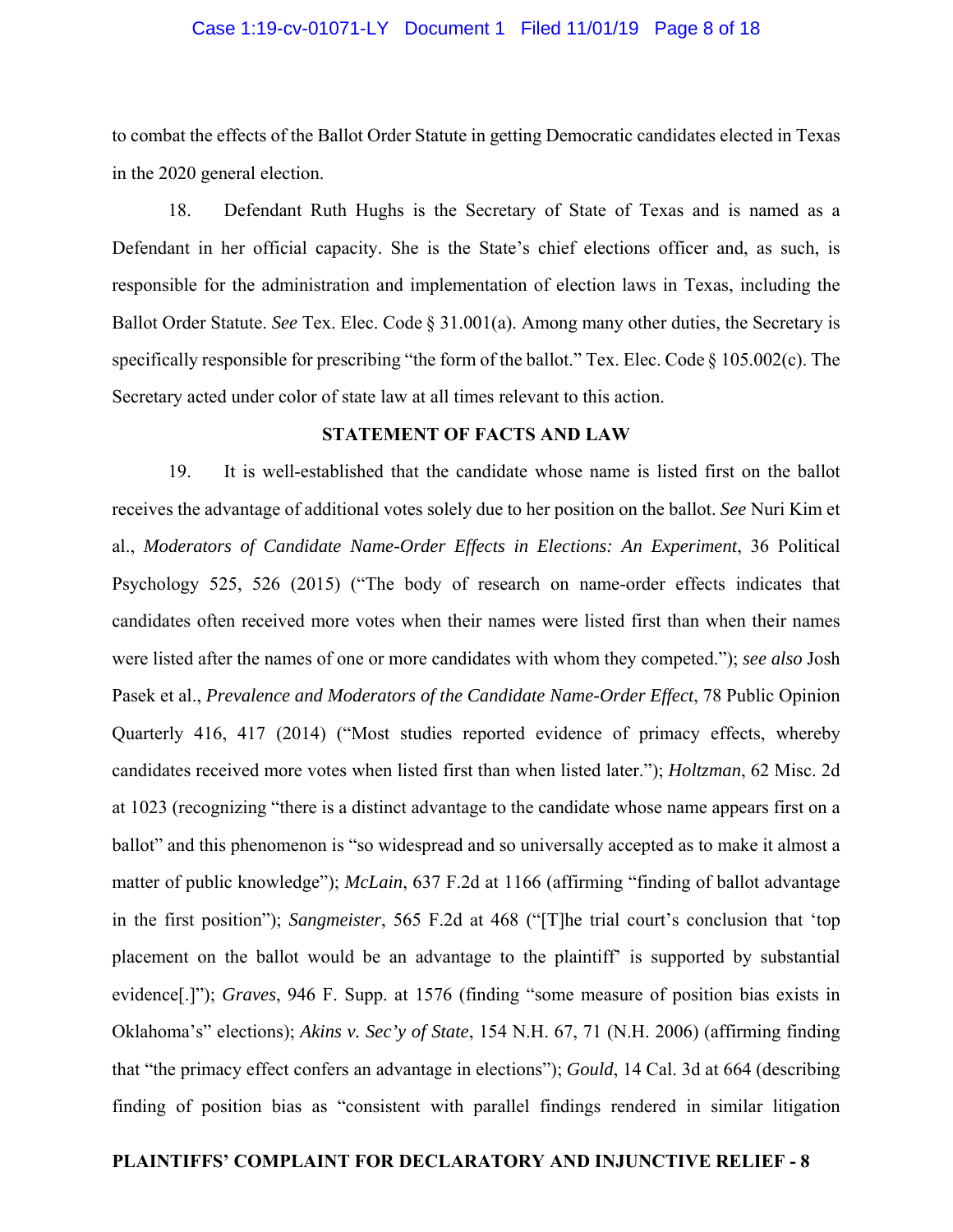## Case 1:19-cv-01071-LY Document 1 Filed 11/01/19 Page 9 of 18

throughout the country"); *State ex rel. Roof v. Bd. of Comm'rs*, 39 Ohio St. 2d 130, 136 (Ohio 1974) (recognizing "it is generally agreed" that "candidates whose names appear at the beginning of the list receive some votes attributable solely to the positioning of their names"); *Kautenburger v. Jackson*, 85 Ariz. 128, 130-131 (Ariz. 1958) ("[I]t is a commonly known and accepted fact that where there are a number of candidates for the same office, the names appearing at the head of the list have a distinct advantage.").

20. Indeed, even the Republican Party of Texas agrees that "[s]cientific studies have shown those candidates listed first tend to receive more votes." Republican Party of Texas, *Candidate Certification & Ballot Drawing* (Dec. 15, 2015), https://www.texasgop.org/wpcontent/uploads/2013/11/2016-Ballot-Drawing-FINAL-updated-12.15.15.pdf.

21. Texas's Ballot Order Statute mandates that, for every single partisan election listed on a general election ballot in the state, the candidates who share their political party with that of the last-elected Governor must be listed first. *See* Tex. Elec. Code § 52.091(b). Candidates of any other party have no chance of being listed first.<sup>3</sup>

22. Thus, the Ballot Order Statute, on its face, treats even similarly situated major political parties differently, to the consistent detriment of the candidates who do not share their political party affiliation with the last-elected Governor.

23. Candidates who share their political party affiliation with the last-elected Governor enjoy a systemic, arbitrary, and artificial advantage over their otherwise similarly situated rivals,

<sup>&</sup>lt;sup>3</sup> The provision that Plaintiffs challenge here mandates that candidates from parties which had a candidate in the most recent gubernatorial election are ordered based on the results of that gubernatorial election. Plaintiffs do not challenge either the state's decision to place candidates from parties which previously fielded a gubernatorial candidate before candidates from parties which did not, or to order the latter through a drawing conducted by the Secretary of State. *See*  Tex. Elec. Code § 52.091(b); *Timmons v. Twin Cities Area New Party*, 520 U.S. 351, 367 (1997) (allowing states to "enact reasonable election regulations that may, in practice, favor the traditional two-party system"). Nor do Plaintiffs challenge the state's decision to place independent candidates and write-in candidates after candidates nominated by a political party. *See* Tex. Elec. Code § 12.082(a); *Meyer v. Texas*, No. H-10-3860, 2011 WL 1806524, at \*6 (S.D. Tex. May 11, 2011) (granting motion to dismiss write-in candidate's challenge to Texas ballot order statute because "[a write-in candidate] is not similarly situated to party candidates").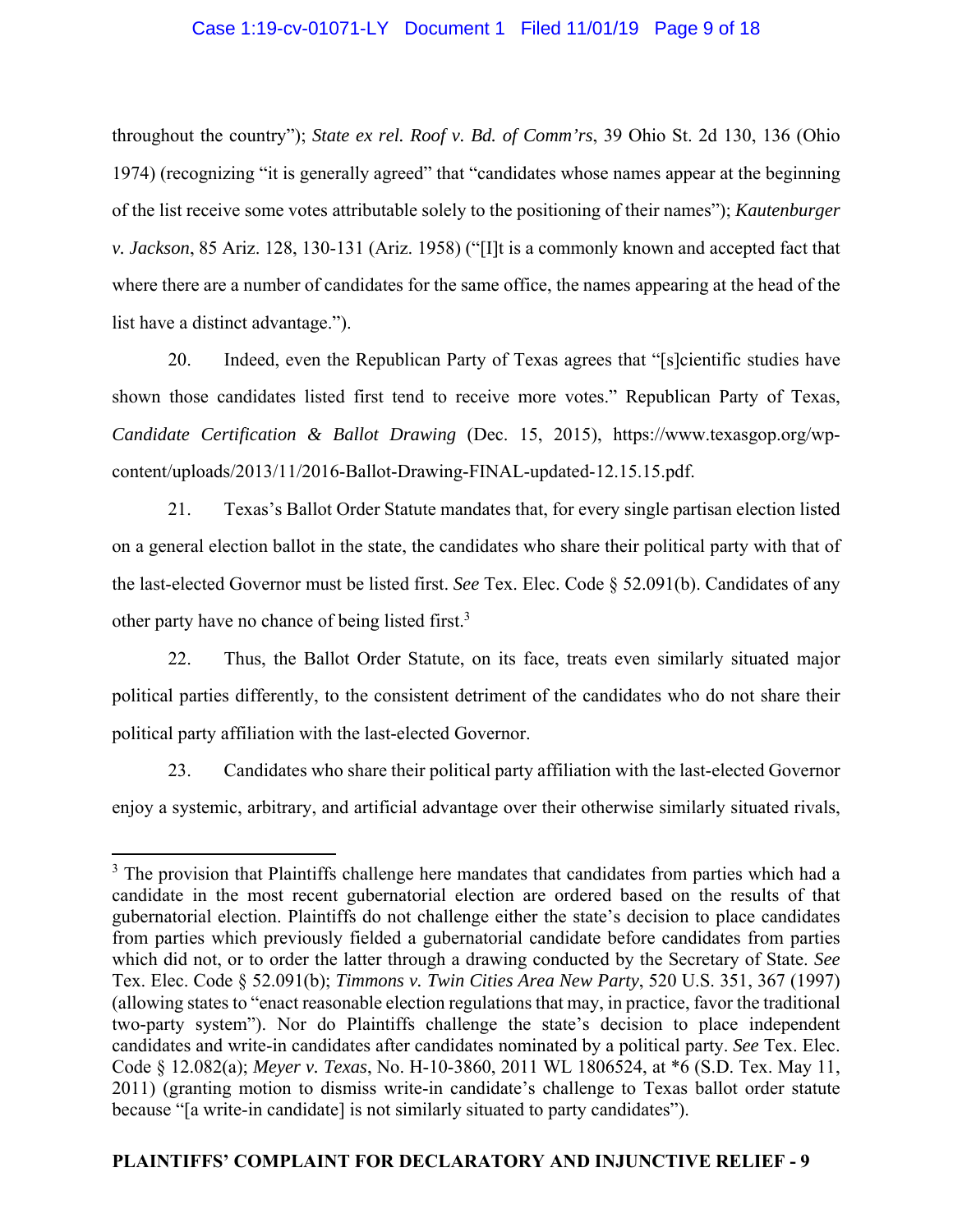## Case 1:19-cv-01071-LY Document 1 Filed 11/01/19 Page 10 of 18

directly and solely as a result of the Ballot Order Statute, which boosts their electoral prospects for no other reason than a single member of their party out-performed other candidates in a different election, which in many cases occurred years before the elections in which they continue to enjoy and maintain this state-mandated advantage.

24. This mandated and perpetual preference for the candidates of a single political party in Texas's general elections stands in stark contrast to the ballot order system that the State employs in other contexts.

25. For example, Texas employs a county-by-county lottery system to determine candidate name order in primary elections. *See* Tex. Elec. Code § 172.082(a) ("The order of the candidates' names on the general primary election ballot for each county shall be determined by a drawing.").

26. A previous version of this statute made it clear that the purpose of the lottery ballot order system was "*so no preference shall be given to any candidate*." Terrell Law Acts § 113, 29th Leg. (1905) (emphasis added).

27. A lottery system is also currently used to determine the order of independent candidates in Texas, as well as in general or special elections in which a party nominee is not running. *See* Tex. Elec. Code § 52.094(a) ("Except as otherwise provided by law, for an election at which the names of more than one candidate for the same office are to appear on the ballot in an independent column or are to appear on a general or special election ballot that does not contain a party nominee, the order of the candidates' names shall be determined by a drawing.").

28. The systemic and arbitrary injury to Plaintiffs that follows from the operation of the Ballot Order Statute has grown more severe in recent years, as the Texas electorate has become more diverse and support for Democratic candidates has grown significantly, resulting in more competitive elections even in seats traditionally held by Republican Party affiliates.

29. In the most recent mid-term election cycle in 2018, multiple statewide elections were decided by thin margins. The elections for Lieutenant Governor, Attorney General, and U.S. Senator were won by Republicans with margins within five percentage points. In the race for U.S.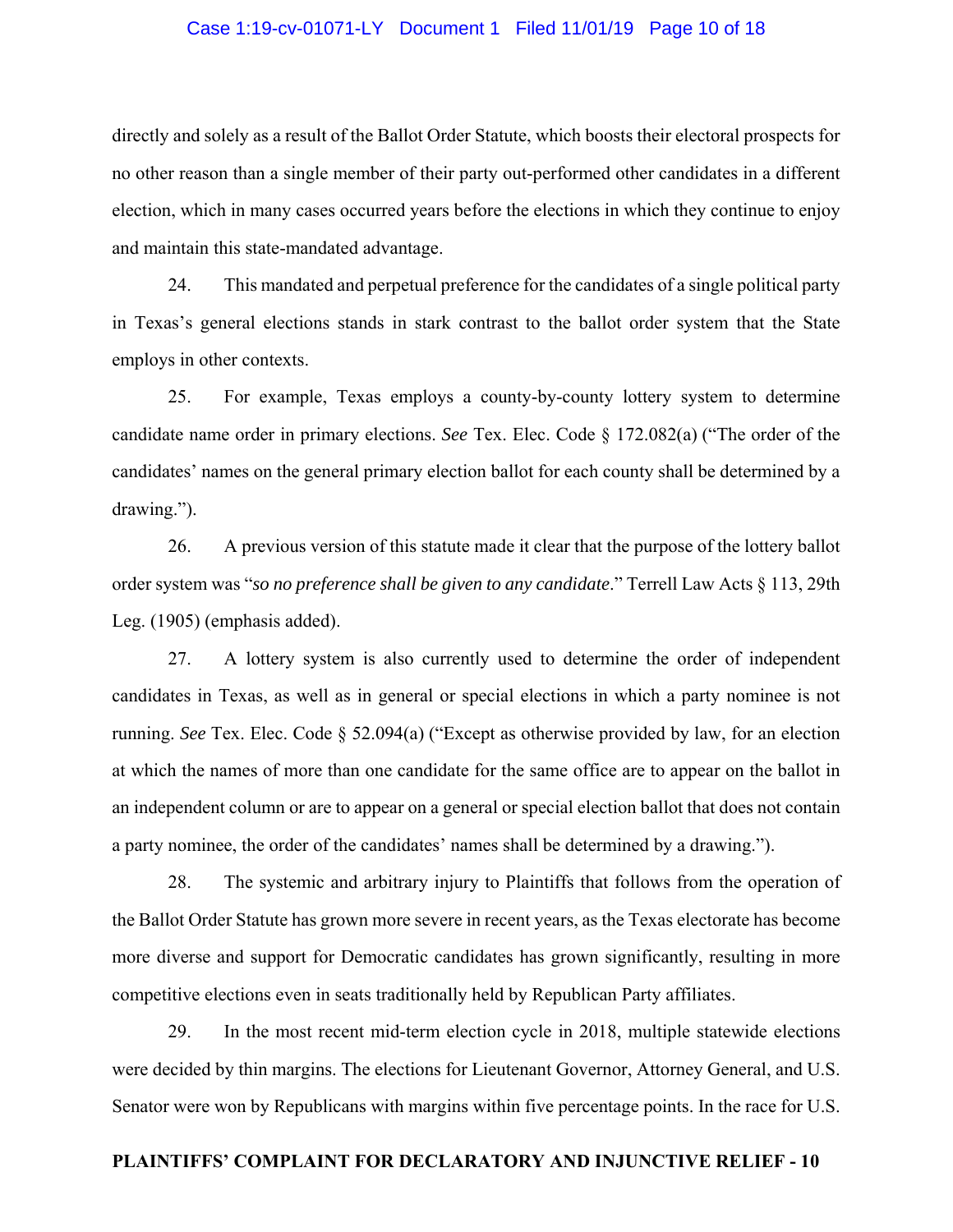## Case 1:19-cv-01071-LY Document 1 Filed 11/01/19 Page 11 of 18

Senator, incumbent Republican Senator Ted Cruz won his race against Democratic challenger Beto O'Rourke by only 2.6 percentage points, and in the races for Attorney General and Lieutenant Governor, Republicans Ken Paxson and Dan Patrick won by only 3.56 percentage points and 4.81 percentage points, respectively.

30. The 2018 election cycle also saw numerous elections for federal and state representatives decided by small margins. In the 23rd Congressional District, Republican Will Hurd held onto his seat over Democratic challenger Gina Ortiz Jones by only 0.44% of the vote, a total of only 926 votes. Republicans also won five other U.S. House races by margins within 5 percentage points, including the 21st Congressional District (2.61%), 31st Congressional District (2.91%), 24th Congressional District (3.07%), 10th Congressional District (4.27%), and 22nd Congressional District (4.91%).

31. Numerous races for state senate and state representative were equally close, with seven races for state representative and two for state senate decided by margins within 5 points, including the races for State Representative District 138 (0.1%), State Representative District 108 (0.28%), State Representative District 66 (0.58%), State Representative District 112 (2.08%), State Representative District 67 (2.30%), State Senator, District 8 (2.36%), State Representative District 92 (2.39%), State Senator, District 17 (4.64%), and State Representative District 26 (4.82%).

32. These figures demonstrate that the Ballot Order Statute undermines the integrity of elections for national, statewide, and local offices alike.

33. There are likely to be even more highly competitive races in Texas in 2020.

34. As of the date of this filing, the Cook Political Report was rating one congressional seat currently held by a Republican in Texas as leaning Democratic (Congressional District 23), two more as toss ups (Congressional District 22 and Congressional District 24), and three more as competitive (Congressional District 10, Congressional District 21, and Congressional District 31).

35. The Washington Post has identified Senator Cornyn's seat as competitive and among the ten Senate seats most likely to flip in 2020.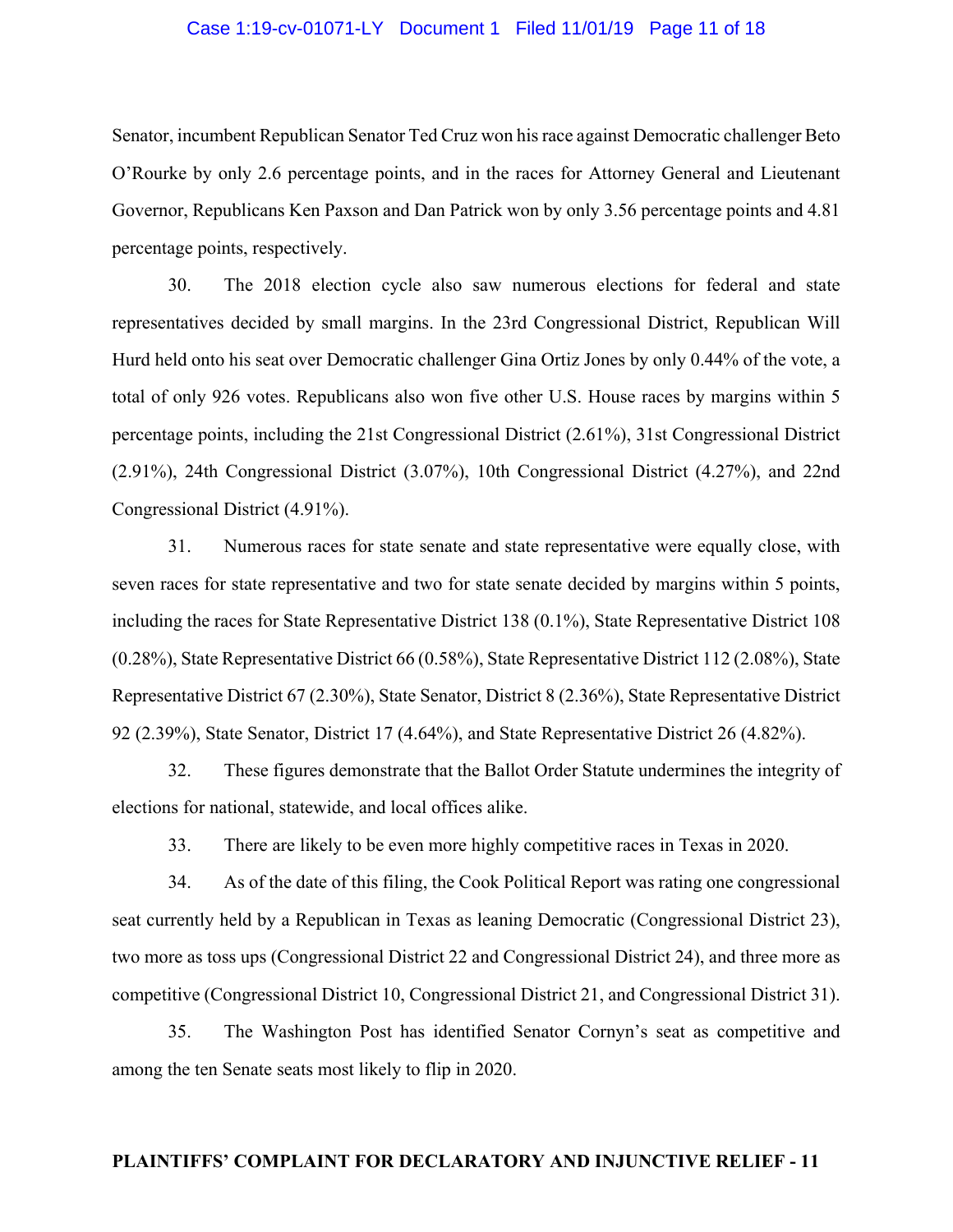## Case 1:19-cv-01071-LY Document 1 Filed 11/01/19 Page 12 of 18

36. At the state level, Democrats flipped 12 seats in the Texas State House in 2018, leaving them only nine seats short of a majority. Because Republicans carried 17 districts by single digits in 2018, this opens up the very real prospect of majority control of the Texas State House being up for grabs in the 2020 election.

37. Unless the Ballot Order Statute is enjoined, in every single one of these races the Republican candidate will enter the election with a state-mandated thumb on the scale in favor of their election, for no other reason than a different Republican candidate won the Governor's race in an unrelated election in 2018.

38. The result will be severe and irreparable harm to the Committee Plaintiffs, the candidates that they support, and the voters who support them, including Ms. Miller.

39. That injury will repeat itself in each election that follows, unless and until a Republican fails in their bid to win a Governor's race in Texas.

40. Neither political favoritism of one political party (here, the political party of the Governor) and its voters, nor purported election administration concerns, can sustain the Ballot Order Statute against legal challenge. *See Obama for Am. v. Husted*, 697 F.3d 423, 434 (6th Cir. 2012) (finding state interest in "smooth election administration" insufficient to justify disparate burden on voters); *see also Graves*, 946 F. Supp. at 1569 (finding no legitimate state interest in always placing one major political party first on the ballot).

41. Nor can the State justify its arbitrary and unfair treatment of one similarly situated major political party, its candidates and voters over the other by a claim of administrative necessity. As discussed, Texas itself already employs a county-by-county rotational lottery system in primary elections, Tex. Elec. Code  $\S$  172.082(a). This system was put in place precisely so that "no preference shall be given to any candidate." Terrell Law Acts § 113, 29th Leg. (1905). The use of a rotational system in the general election would similarly alleviate the burdens imposed by the current Ballot Order Statute, as well as the arbitrary differential treatment that it presently mandates.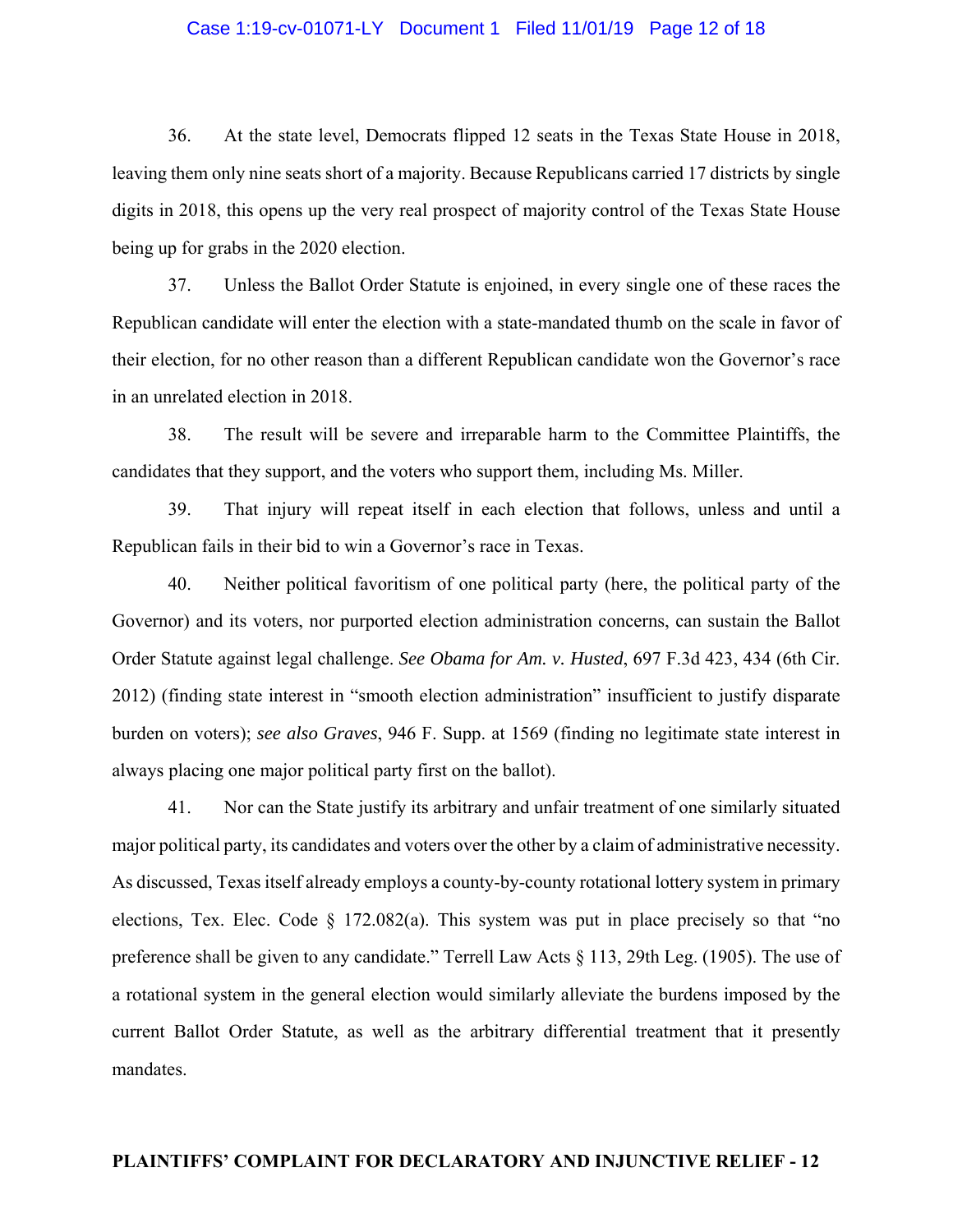## Case 1:19-cv-01071-LY Document 1 Filed 11/01/19 Page 13 of 18

42. This has been the conclusion of several courts that have considered challenges to similarly flawed ballot order statutes. *See, e.g.*, *McLain*, 637 F.2d at 1169 ("[T]he fairest remedy for a constitutionally defective placement of candidates would appear to be some form of ballot rotation whereby 'first position' votes are shared equitably by all candidates," and "[o]ur preliminary research suggests that the most effective rotation system is one which rotates names from one ballot to the next."); *Gould*, 14 Cal. 3d at 676 (stating "a number of state courts have specifically ordered election officials to implement a ballot rotation method, thereby largely eliminating the potential distorting effect of positional preference"); *Kautenburger*, 85 Ariz. at 130 (ordering rotation to remedy constitutional harm); *Elliott v. Sec'y of State*, 295 Mich. 245, 250 (1940) (same).

43. Even if using a system in the general election to ensure fair ballot ordering would impose some administrative burden, it cannot justify the disparate treatment that the current Ballot Order Statute mandates, or outweigh the burden that it imposes on the rights of political parties, candidates, and the voters who support them. *See, e.g.*, *Mann*, 333 F. Supp. at 1261; *Meier*, 637 F.2d at 1166; *Sangmeister*, 565 F.2d at 468; *Graves*, 946 F. Supp. at 1580; *Netsch*, 344 F. Supp. at 1280; *Gould*, 14 Cal. 3d at 664; *Holtzman*, 63 Misc.2d at 1025.

#### **CLAIMS FOR RELIEF**

#### **COUNT I**

# **First and Fourteenth Amendments U.S. Const. Amend. I and XIV, 42 U.S.C. § 1983, 28 U.S.C. §§ 2201, 2202 Undue Burden on the Right to Vote**

44. Plaintiffs reallege and incorporate by reference paragraphs 1 through 443, as though fully set forth herein.

45. A court considering a challenge to a state election law must carefully balance the character and magnitude of injury to the First and Fourteenth Amendment rights that the plaintiff seeks to vindicate against the justifications put forward by the State for the burdens imposed by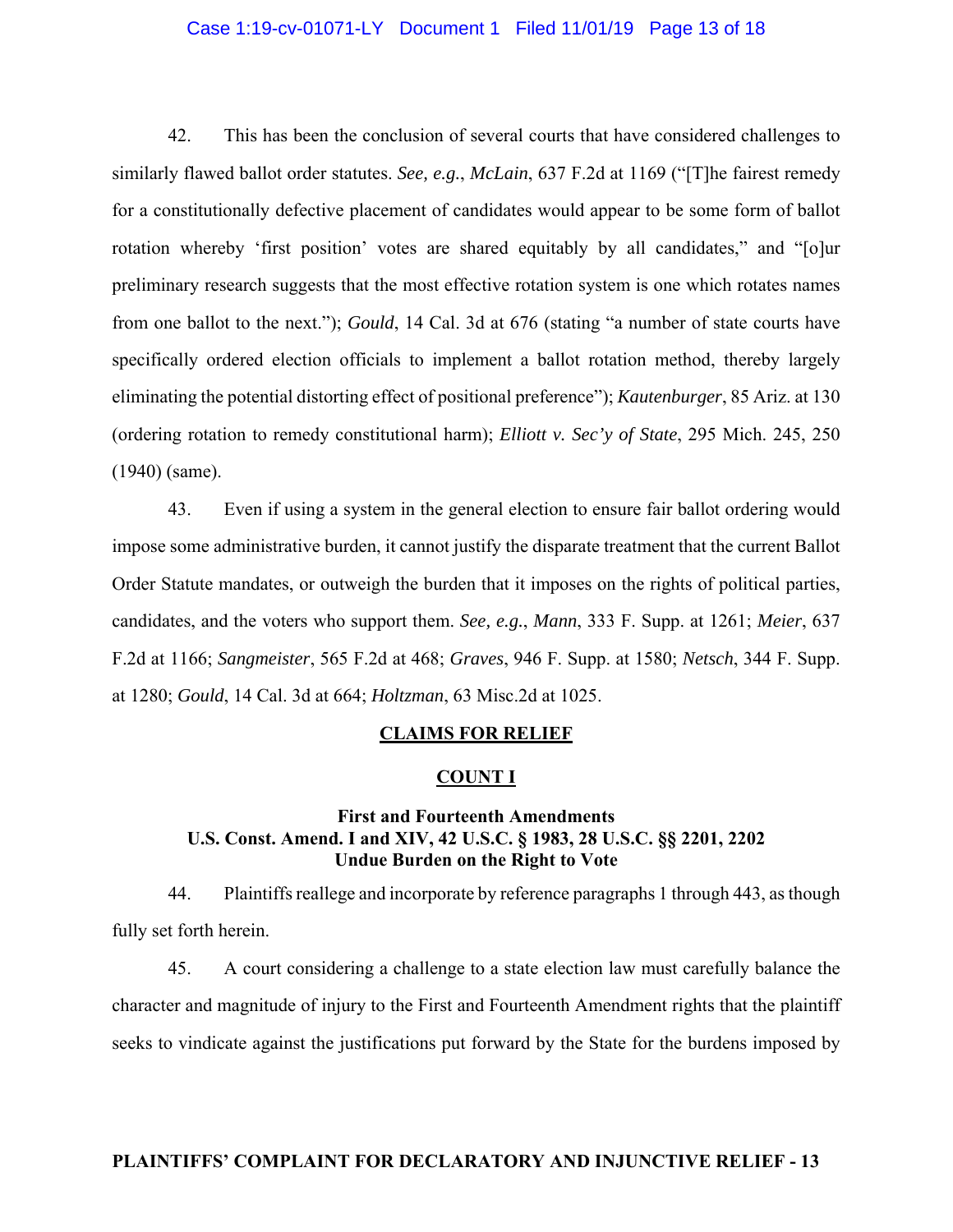#### Case 1:19-cv-01071-LY Document 1 Filed 11/01/19 Page 14 of 18

the rule. *See Burdick v. Takushi*, 504 U.S. 428, 434 (1992); *Anderson v. Celebrezze*, 460 U.S. 780, 789 (1983).

46. "However slight th[e] burden may appear, . . . it must be justified by relevant and legitimate state interests sufficiently weighty to justify the limitation." *Crawford v. Marion Cty. Election Bd.*, 553 U.S. 181, 191 (2008) (Stevens, J., controlling op.) (quotation marks omitted); *see also Gould*, 14 Cal. 3d at 670 (applying "close scrutiny" standard of review, because ballot order system "impose[d] a very 'real and appreciable impact' on the equality, fairness and integrity of the electoral system"); *Akins*, 154 N.H. at 67 (applying strict scrutiny to determining state constitutionality of ballot order system that prioritized candidate names alphabetically).

47. Texas's Ballot Order Statute, which provides an unfair, arbitrary, and artificial advantage to all candidates whose political party won the last gubernatorial election, burdens the right to vote of those voters—including Ms. Miller and the members and constituents of the Committee Plaintiffs—who support candidates of the major political party whose candidates are not listed first on the ballot, because it dilutes their vote relative to the votes for the favored political party candidate that the Statute requires be listed first on the ballot. *See McLain*, 637 F.2d at 1163 (describing system of listing first candidates of party that received the most votes in last North Dakota congressional election as "burden[ing] the fundamental right to vote possessed by supporters of the last-listed candidates, in violation of the *fourteenth amendment*"); *see also Gould*, 14 Cal. 3d at 670 (describing statute that prioritized ballot order by incumbency as "inevitably dilut[ing] the weight of the vote of all those electors who cast their ballots for a candidate who is not included within the favored class").

48. The weight and impact of Ms. Millers' vote (as well as the votes of the Committee Plaintiffs' membership and constituencies) are consistently and arbitrarily decreased—and the weight and impact of the votes for the statutorily favored party's candidates, increased—by the votes accruing to the first-listed candidates solely due to their first position on the ballot as mandated by the Ballot Order Statute.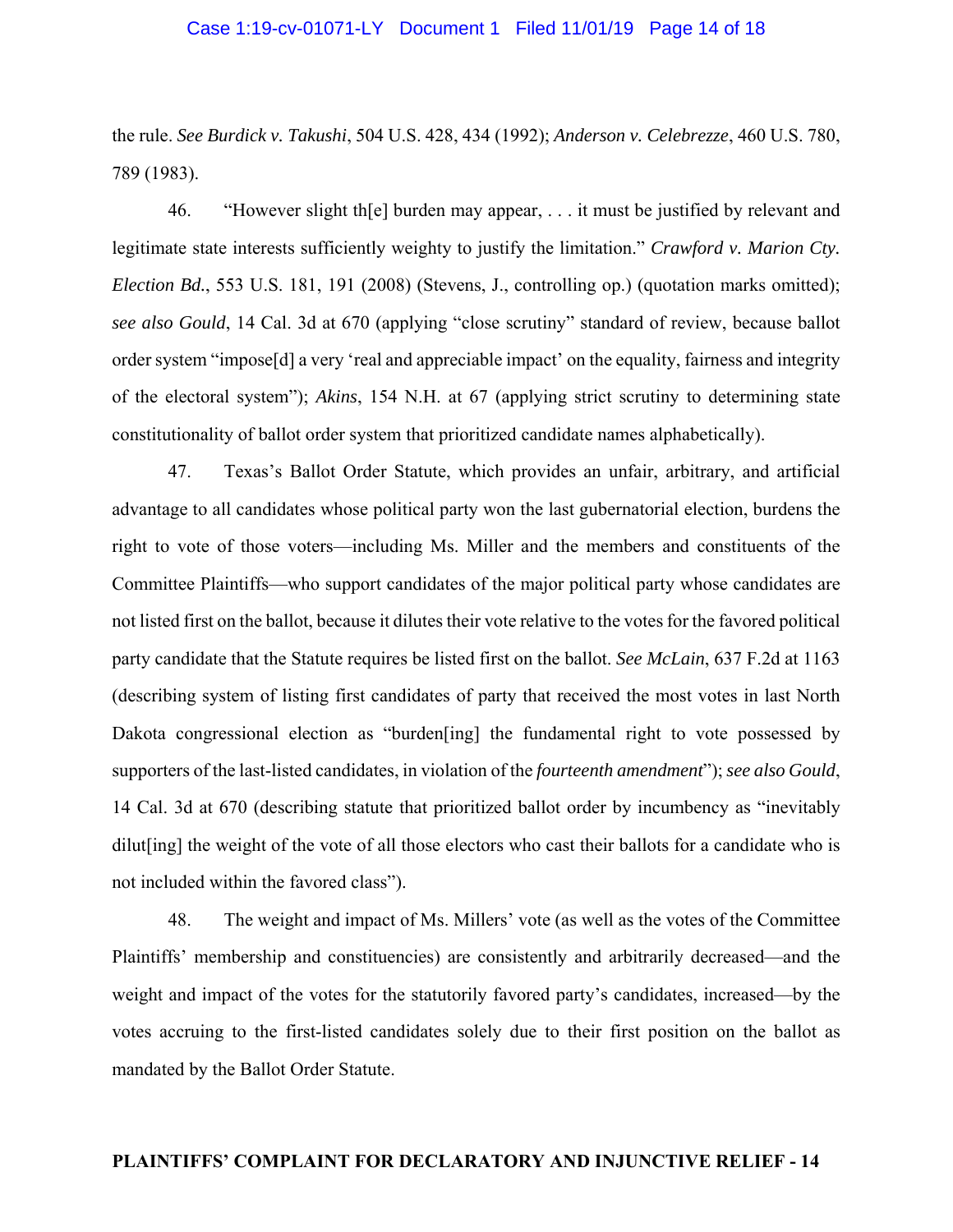## Case 1:19-cv-01071-LY Document 1 Filed 11/01/19 Page 15 of 18

49. The Ballot Order Statute is not justified by any legitimate state interest, let alone a compelling state interest, that is sufficiently weighty to justify the burden on the right to vote. *See McLain*, 637 F.2d at 1167 (holding state's asserted interest in "making the ballot as convenient and intelligible as possible for the great majority of voters" was not a legitimate state interest to justify listing first on the ballot candidates of the political party that received the most votes in the last congressional election and constituted "favoritism"); *Gould*, 14 Cal. 3d at 675 (rejecting argument that asserted state interests in promoting "efficient, unconfused voting" justified an incumbent-first ballot order system and holding that interest "in promoting speed in the voting booth" was not a "compelling" state interest); *Holtzman*, 62 Misc. 2d at 1024 (holding no rational basis for "favoritism to a candidate merely on the basis of his having been successful at a prior election" in terms of ballot order).

50. Thus, the burdens imposed by the Ballot Order Statute on the fundamental right to vote outweigh any alleged benefits of the law.

51. Injunctive and declaratory relief are needed to resolve this existing dispute, which presents an actual controversy between the Secretary of State and Plaintiffs, who have adverse legal interests, because the Ballot Order Statute subjects Plaintiffs to serious, concrete, and irreparable injuries to their fundamental right to vote, including, most immediately, in the upcoming general election to be held in November 2020.

## **COUNT II**

# **Fourteenth Amendment U.S. Const. Amend. XIV, 42 U.S.C. § 1983, 28 U.S.C. §§ 2201, 2202 Disparate Treatment in Violation of the Right to Equal Protection**

52. Plaintiffs reallege and incorporate by reference paragraphs 1 through 51, as though fully set forth herein.

53. The Equal Protection Clause of the Fourteenth Amendment prohibits states from "deny[ing] to any person within its jurisdiction the equal protection of the laws." U.S. CONST. amend. XIV, § 1.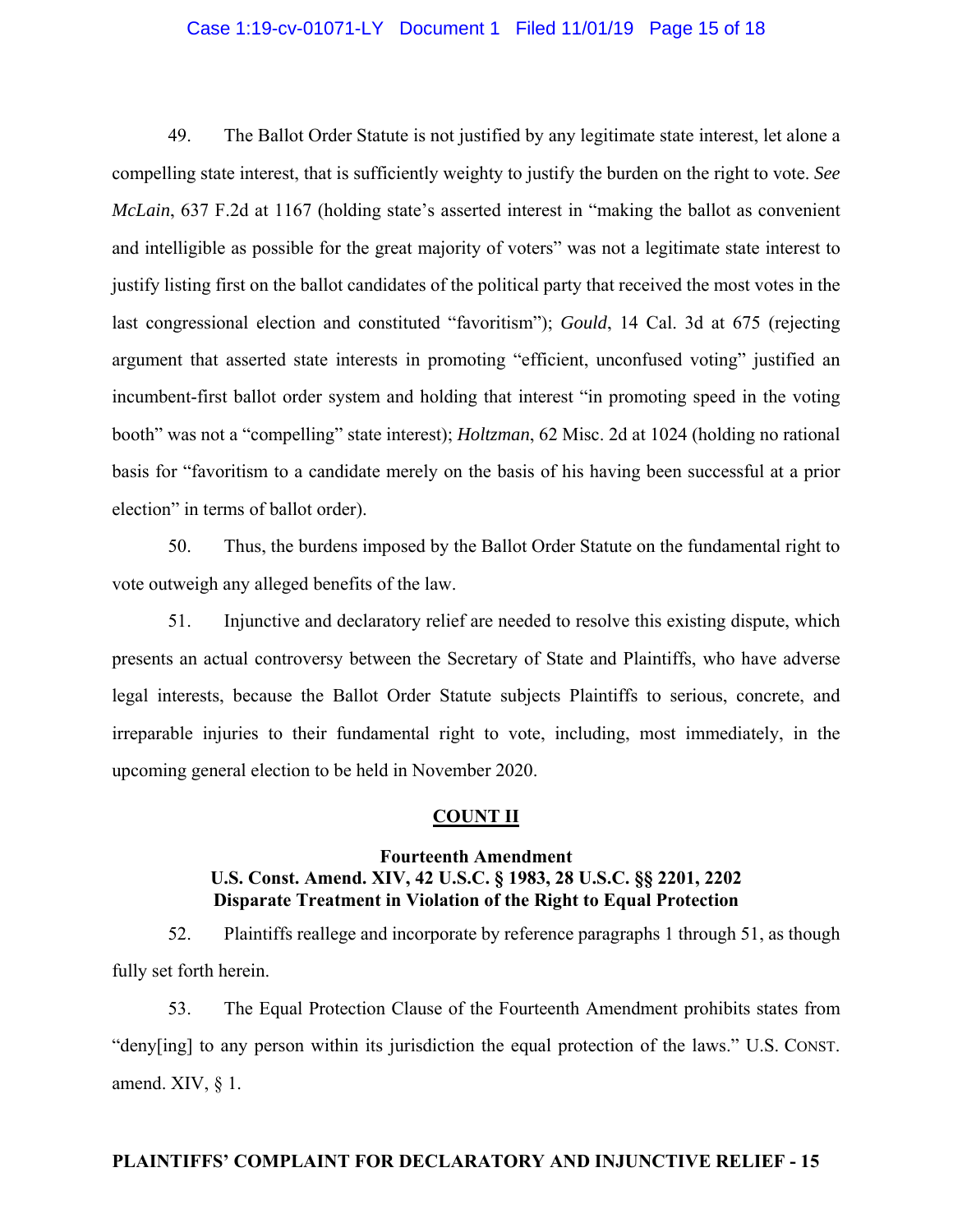## Case 1:19-cv-01071-LY Document 1 Filed 11/01/19 Page 16 of 18

54. This constitutional provision requires "that all persons similarly situated should be treated alike." *City of Cleburne v. Cleburn Living Center*, 473 U.S. 432, 439 (1985); *see also Bush v. Gore*, 531 U.S. 98, 104-05 (2000) (holding Equal Protection Clause applies to "the manner of [the] exercise [of voting]" and "once granted the right to vote on equal terms, the State may not, by later arbitrary and disparate treatment, value one person's vote over that of another").

55. Texas's Ballot Order Statute treats one of the two major (and similarly situated) political parties—and its candidates, members, constituencies, and the voters and organizations who support it—differently from the other major political party, giving one an unfair and arbitrary electoral advantage based solely on the performance of that party's candidate in the last gubernatorial election, in violation of the Equal Protection Clause. *See McLain*, 637 F.2d at 1166 (holding statute requiring political party of candidate who received most votes in prior North Dakota congressional election to be listed first on ballots unconstitutional, in violation of Equal Protection Clause); *see also Mann*, 333 F. Supp. at 1267 (enjoining ballot order system of placing candidates at top of ballot based on prior electoral success—due to "seniority" or "incumbency" and stating "[t]he Fourteenth Amendment requires all candidates, newcomers and incumbents alike, to be treated equally"), *aff'd*, 398 U.S. 955 (1970); *Netsch v. Lewis*, 344 F. Supp. 1280, 1281 (N.D. Ill. 1972) (holding statute prescribing ballot order by past electoral success violated Fourteenth Amendment because it denied "the right to equal protection"); *Holtzman*, 62 Misc. 2d at 1024 (holding system requiring placement of incumbent at top of ballot unconstitutional because it violated Equal Protection Clause); *Sangmeister v. Woodard*, 565 F.2d 460, 468 (7th Cir. 1977) ("This court will not accept a procedure that invariably awards the first position on the ballot to . . . the incumbent's party.") (citation omitted).

56. Texas's Ballot Order Statute is not even rationally related to a legitimate state interest—much less narrowly tailored to advance a compelling state interest—to justify favoring the political party of the last-elected Governor (and the serious and irreparable injury that results to the Plaintiffs because of that favoritism), by ensuring that all candidates running in future elections under the auspices of the same party are listed first on the ballot and thus receive an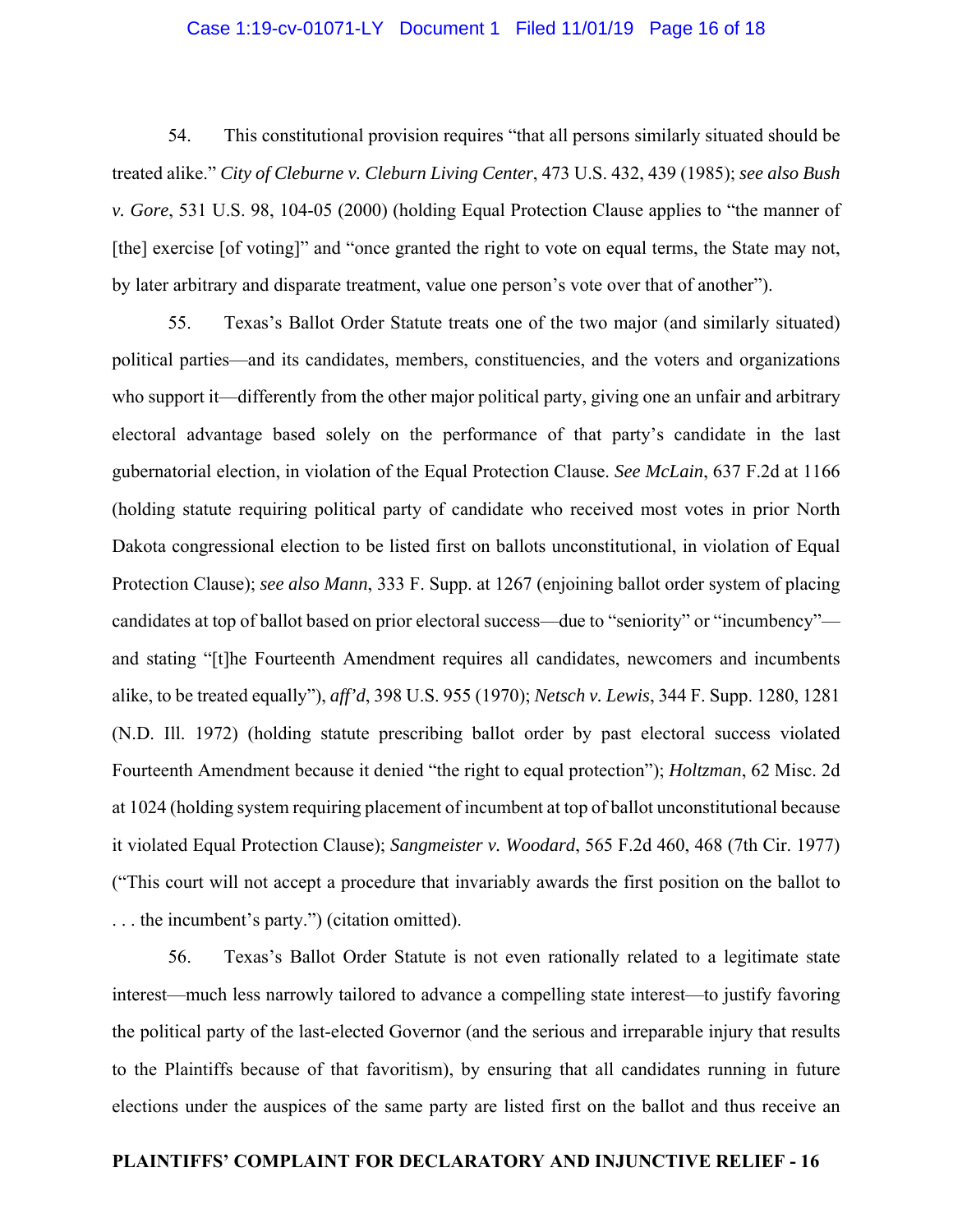# Case 1:19-cv-01071-LY Document 1 Filed 11/01/19 Page 17 of 18

unfair electoral advantage solely resulting from their position of primacy. *See, e.g.*, *McLain*, 637 F.2d at 1167 (holding state's asserted interest in "making the ballot as convenient and intelligible as possible for the great majority of voters" did not justify statute listing first on the ballot candidates of the political party that won last congressional race); *Holtzman*, 62 Misc. 2d at 1024 (holding no rational basis for "such favoritism to a candidate merely on the basis of his having been successful at a prior election" in terms of ballot order).

57. Injunctive and declaratory relief are needed to resolve this existing dispute, which presents an actual controversy between the Secretary of State and Plaintiffs, who have adverse legal interests, because the Ballot Order Statute subjects Plaintiffs to serious, concrete, and irreparable injuries due to disparate treatment in violation of the Equal Protection Clause, including, most immediately, in the upcoming 2020 general election.

 **WHEREFORE**, Plaintiffs respectfully request that this Court enter judgment:

- a) declaring, under the authority granted to this Court by 28 U.S.C. § 2201, that the Ballot Order Statute violates the First and Fourteenth Amendments to the United States Constitution;
- b) preliminarily and permanently enjoining the Secretary of State, her respective agents, officers, employees, and successors, and all persons acting in concert with each or any of them, from implementing, enforcing, or giving any effect to the Ballot Order Statute under the authority granted to this Court by Federal Rule of Civil Procedure 65(a) and 28 U.S.C. § 2202;
- c) awarding Plaintiffs their costs, disbursements, and reasonable attorneys' fees incurred in bringing this action pursuant to 42 U.S.C. § 1988 and other applicable laws; and
- d) granting such other and further relief as the Court deems just and proper, including requiring the Secretary of State to use a ballot order system that gives similarly situated major-party candidates an equal opportunity to be listed first on the ballot.

Dated this 1st day of November 2019.

Respectfully submitted,

*/s/ Skyler M. Howton*  Skyler M. Howton, TX# 24077907 PERKINS COIE LLP